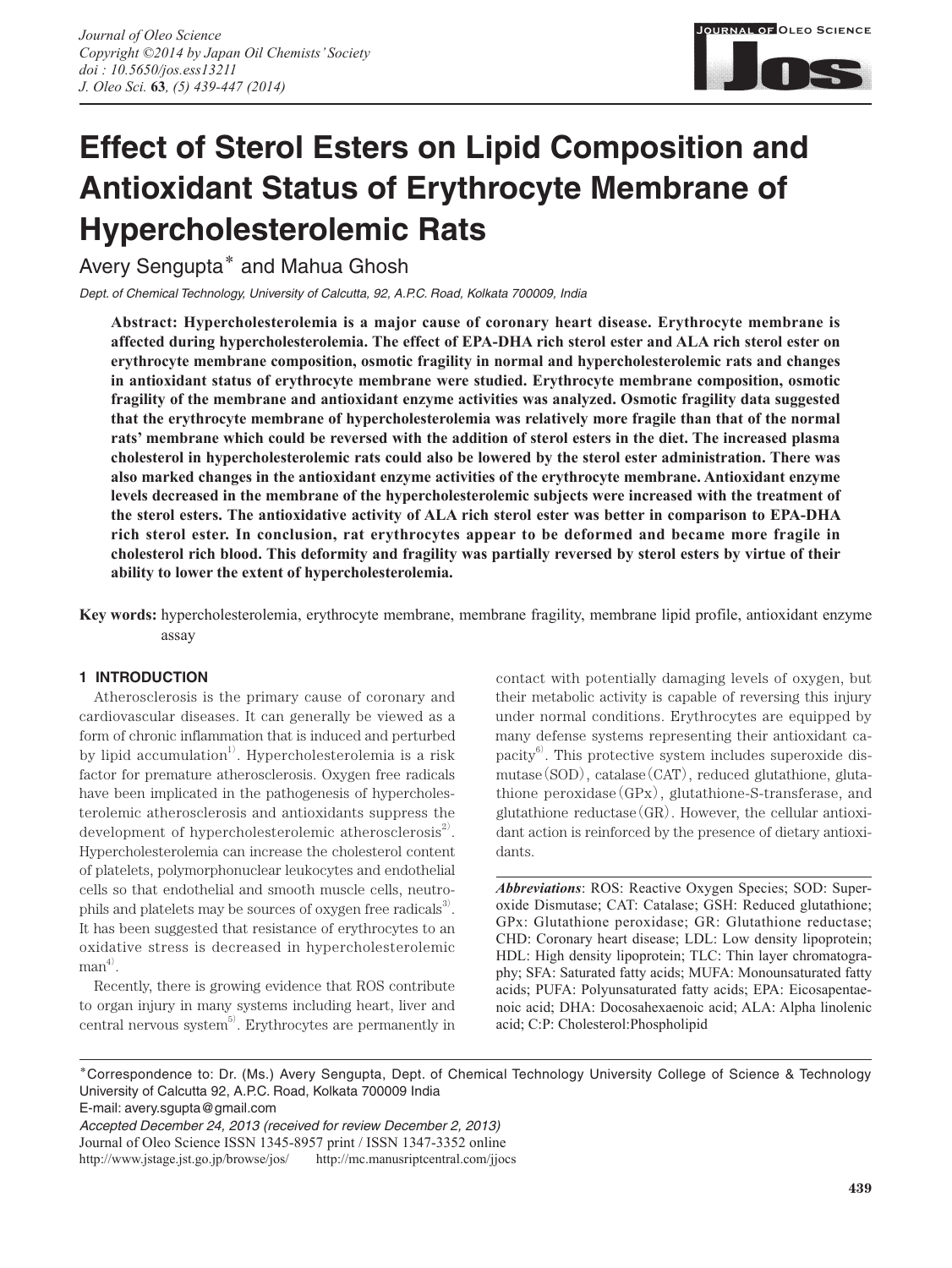Osmotic fragility, the sensitivity to change in osmotic pressure characteristic of red blood cells, has been found to be altered in various pathological conditions. The integrity of red blood cells may be determined by measuring the changes in erythrocyte osmotic fragility. Measurement of osmotic fragility of erythrocytes has been applied in the diagnosis of membrane permeability studies, alterations in normal body conditions leading to destruction of erythrocytes.

Sitosterol esters produced by enzymatic esterification of sitosterol and omega-3 fatty acids are established to reduce hypercholesterolemia in our previous work<sup>7)</sup>. Sitosterol esters are more effective in reducing both total cholesterol and triglyceride concentrations in comparison to free sitosterol because the efficacy of cholesterol lowering is often dependent on the dispersion capability in water and oil. Moreover, the β-sitosterol ester can reduce the susceptibility of omega-3 fatty acids towards peroxidation. β-sitosterol can work against lipid peroxidation and omega-3 fatty acids can enhance the activities of antioxidant enzymes, thus both in combination can be a powerful antioxidant. Omega-3 fatty acids are able to reduce the risk of coronary heart disease(CHD)by decreasing levels of artery-clogging lipids in the blood. Other studies have shown that omega-3 fatty acids offer protection against heart disease by controlling LDL("bad" cholesterol)levels while raising HDL (the "good" cholesterol) levels.

Thus, the aim of this study is to investigate the role of sterol esters on changes in erythrocyte membrane caused by ingestion of high cholesterol diet.

#### **2 Materials and Methods**

#### 2.1 Preparation of β-sitosterol esters

A standard β-sitosterol sample was procured from Fluka Chemicals and analyzed at the laboratory by gas chroma $to$ graphy $(GC)$ . Fish oil $(Mega-Shelcal\text{ capsules from Elder})$ Pharmaceuticals, India)was used as the source of eicosapentanoic acid(EPA)and docosahexaenoic acid(DHA), and the GC analysis of the fish oil showed that the oil contained 32% EPA and 22% DHA. Refined, bleached linseed oil procured from V.K.V.K. Oil Limited, Kolkata, India, was used as the source of alpha linolenic acid(ALA), and the GC analysis of the oil showed the presence of 54% ALA in the oil. *Thermomyces lanuginosus* lipase(Lipozyme TLIM), used as biocatalyst, was a generous gift from Novozyme India, Ltd., Bangalore, India. Phytosterol esters were formed by enzymatic transesterification reactions in a packed bed reactor and their fatty acid compositions were analyzed by  $\mathrm{GC}^{8}$ .

# 2.2 Fatty Acid Compositional Analysis of Phytosterol Esters

The percent compositions of various sterol esters according to fatty acid compositions were determined by GC. The GC instrument (Agilent, model  $6890$  N) used was equipped with a FID detector and capillary HP 5 column  $(30 \text{ ml}, 0.32 \text{ mm } I.D, 0.25 \text{ µm } FT)$ . N<sub>2</sub>, H<sub>2</sub> and airflow rates were maintained at 1, 30 and 300 ml/min, respectively. Inlet and detector temperature was kept at 250 and 275℃, respectively, and the oven temperature was programmed at 65–230–280℃ with a 1-min hold at 65℃ and an increase rate of 20℃/min and 1 min hold up to 230 and 8℃/min with 24 min hold up to 280℃. Sterol esters were fractionated according to the fatty acid composition from which the amount of each fatty acid incorporated in the ester was calculated. The retention time $(Rt)$  of each sterol ester had been previously standardized in GC by preparing esters of β-sitosterol with different fatty acids.

#### 2.3 Animals and experimental set up

Animal experiments were conducted according to the guidelines of Animal Ethical Committee of Dept. of Chemical Technology, University of Calcutta. Adult male albino rats of Wistar strain were housed and given food and water ad libidum. The duration of the experimental period was 32days. The animals were divided into six groups with six rats in each. The dietary pattern of each group is given in Table 1. Groundnut oil was used as the vehicle and given to all the groups. At the end of the experiment the feeding of rats was stopped, the rats were anesthetized by chloroform and 5 ml of blood was taken from the heart.

## 2.4 Osmotic fragility determination

The method described by Dacie and Lewis<sup>9)</sup> employed here provided different concentrations of sodium chloride 0.1–0.9% in a series of tubes made from appropriate dilutions of 1% sodium chloride phosphate buffer, pH 7.4 to a final volume of 5 mL. Freshly heparinized blood $(20 \text{ IL})$  was pipetted into these tubes containing varying sodium chloride concentration. The contents were gently mixed and allowed to stand for 30 min at room temperature. At the end, the contents of the tubes were mixed again and centrifuged at  $500 \times 9$  g for 10 min. Absorbance of the supernatant was measured at 540 nm against water blank. The degree of hemolysis was expressed as a percentage, where 100% represents full hemolysis.

#### 2.5 Preparation of erythrocyte membranes

All procedures were done at  $0-5\degree$  (typically on ice), and all centrifugations were performed in a Sorvall SS-34 rotor at 15,000 rpm unless specified. Rat red cells and hemoglobin-free ghosts were prepared as described in the literature<sup>10</sup>, except that the hemolysis buffer was 5 mM  $*$  NaPi (pH 8), 0.01 mM MgSO4, and the membranes were sus-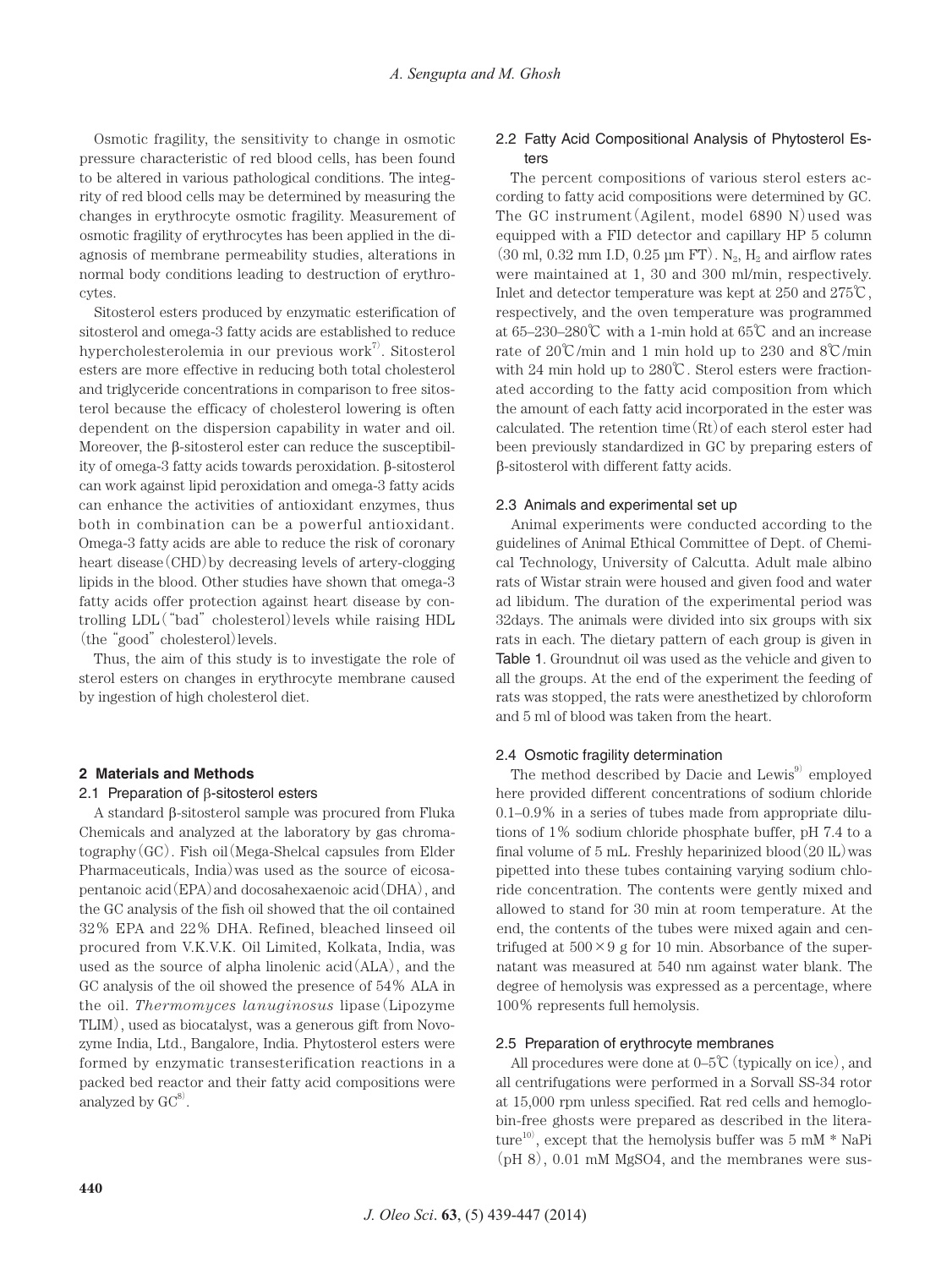**Table 1** Dietary pattern of different groups.

| Groups     | Dietary Pattern                                                                                                                          |
|------------|------------------------------------------------------------------------------------------------------------------------------------------|
|            | Rat fed with ground nut oil as control oil for 32 days                                                                                   |
| П          | Rats made hypercholesterolemic by supplementing the stock diet with 1% cholesterol (HCD diet) for 32 days                                |
| Ш          | HCD diet for 32 days alongwith phytosterol (oral gavage) for the last 25 days                                                            |
| IV         | HCD diet for 32 days alongwith EPA-DHA rich phytosterol ester $(0.25 \text{ g/kg}$ body weight/day, oral gavage) for the<br>last 25 days |
| V          | HCD diet for 32 days alongwith EPA-DHA rich phytosterol ester (0.5 g/kg body weight/day, oral gavage) for the last<br>25 days            |
| VI         | HCD diet for 32 days alongwith ALA rich phytosterol ester (0.25 g/kg body weight/day, oral gavage) for the last 25<br>days               |
| <b>VII</b> | HCD diet for 32 days alongwith ALA rich phytosterol ester (0.5 g/kg body weight/day, oral gavage) for the last 25<br>days                |

pended for 10 min in this buffer before each centrifugation to allow hemoglobin to exit fully.

## 2.6 Extraction of lipids from erythrocytes and plasma

Blood samples for laboratory analyses were taken into EDTA-containing vacuum tubes. Plasma was separated by centrifugation and stored at  $-20^{\circ}$ C until analyzed. In the analysis of fatty acid composition of erythrocyte membrane and plasma lipids, 0.5 g of samples were homogenized with 1 mL of 0.74% potassium chloride and 2 mL of chloroform and methanol in the proportion of 1:1  $v/v$  (Chloroform: Methanol) followed by 2 mL of chloroform and methanol in the proportion of 2:1  $v/v$  (Chloroform: Methanol) for 2 min and then centrifuged. Then, the chloroform layer was filtered through a Whatman filter paper(No. 1). The chloroform layer was dried, the lipid contents of the erythrocyte membrane and plasma were measured, and the lipid was used for lipid analysis<sup>11)</sup>.

#### 2.7 Lipid analysis

The lipid components such as total cholesterol were analyzed using enzyme kits supplied by Merck India Ltd. (Catlog No. 117679), following the method of Allain<sup>12)</sup>. Phospholipid was estimated using the method of Chen *et al*. 13) . After obtaining the total cholesterol and phospholipid values, their ratios were also calculated.

# 2.8 Determination of fatty acid composition of erythrocyte membrane lipids

Erythrocyte membrane lipid extracts were saponified using methanolic KOH, and methyl esters of corresponding fatty acids were made by the standard method $^{14)}$ . Fatty acid methyl esters were analyzed using gas chromatography. The GC(make: Agilent, model: 6,890 N)instrument used was equipped with FID detector and capillary DB-Wax column(30 mL, 0.32 mm I.D, 0.25 lm FT).  $N_2$ ,  $H_2$ , and airflow rate was maintained at 1 mL/min, 30 mL/min, and 300 mL/min, respectively. Inlet and detector temperature was kept at 250℃, and the oven temperature was programmed as 150–190–230℃ with increase rate of 15℃/min and 5 min hold up to 150℃ and 4℃/min with 10 min hold up to 230℃. The percentage proportions of fatty acids were calculated.

# 2.9 Determination of fatty acid composition of erythrocyte membrane phospholipids

The presence of phospholipids were first confirmed by thin layer chromatography(TLC)by spotting the lipid mixture after extraction on a Silica Gel G plate  $(0.2 \text{ mm})$ thick) using hexane–diethyl ether–acetic acid $(90:10:1)$  as a developing solvent system. The lipid spots were identified by iodine absorption<sup>15-17</sup>. The phospholipid was then extracted from the TLC plate using chloroform. The fatty acid compositions of the phospholipids were determined by GC by the above mentioned method.

#### 2.10 Scanning electron microscopy

Erythrocyte membrane ghost suspension was made in a cold buffered saline  $(10 \text{ mM } \text{NaH}_2\text{PO4}, \text{pH } 7.4)$ containing 1% glutaraldehyde. After 1 h, the ghosts were washed three times with phosphate buffer and finally fixed with 1% osmic acid in the same buffer. Fixed cells were dehydrated sequentially with ethanol and propylene oxide, spread over a cover glass and air dried. After coating with gold, cells were examined in a scanning electron microscope.

## 2.11 Antioxidant Enzyme Assay

Measured amounts of liver and brain were homogenized in phosphate buffer. The samples were then centrifuged and the supernatants were used for enzyme assay. The activity of CAT was determined spectrometrically by the method of Aebi<sup>18)</sup>. SOD activity was assayed by measuring the auto oxidation of haematoxylin as described by Martin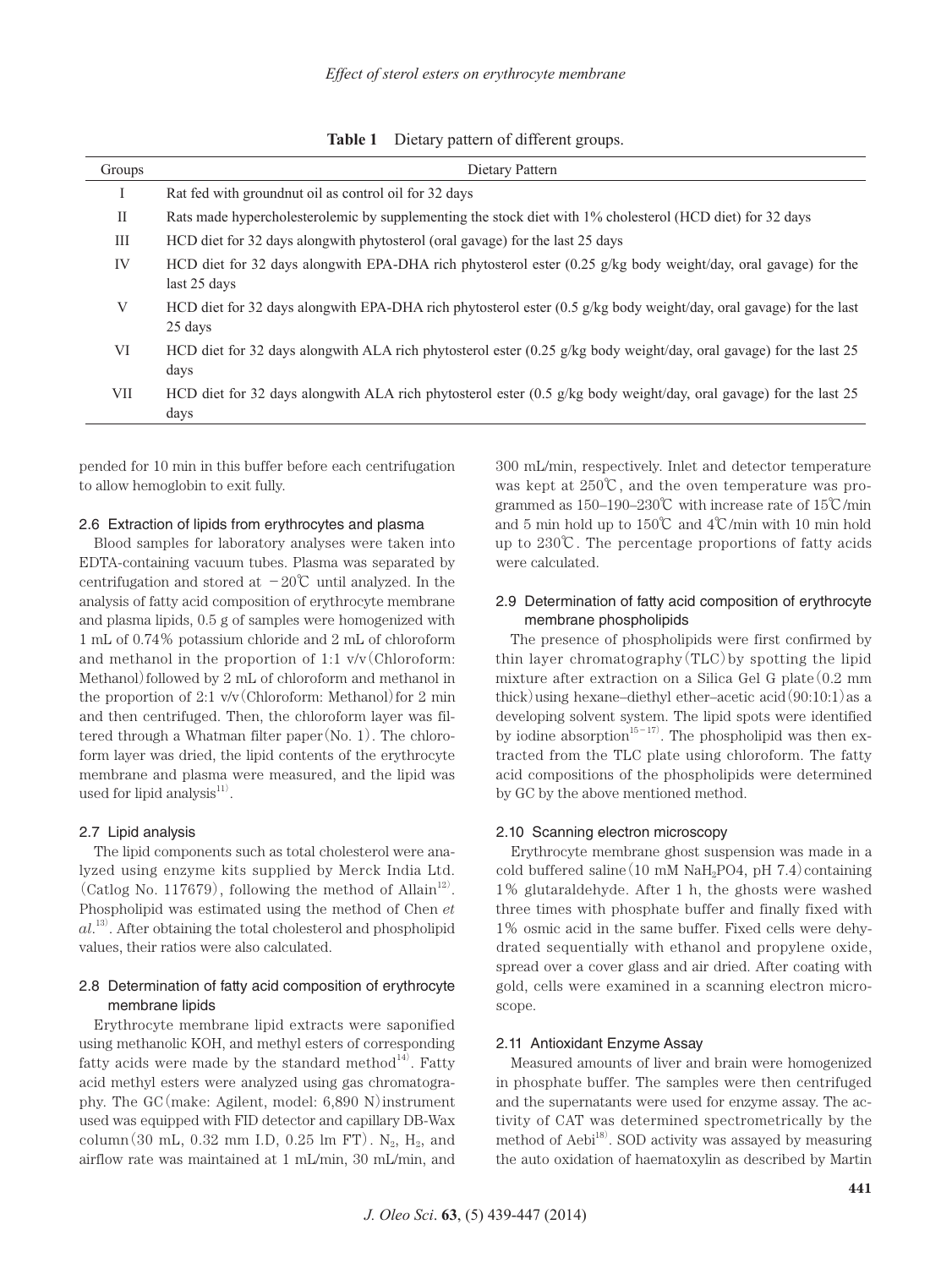*et al*. 19) . GSH JUST GSH was determined by the method of Ellman $^{20)}$ . Total activity of GPx(EC.1.11.1.9.) was determined in the tissue homogenates and plasma according to Flohe *et al*. 21) . All enzyme activities are expressed as enzyme units per mg protein. Protein was determined using the method of Lowry  $et$   $al.^{22}$ .

#### 2.12 Statistical analysis

All the data were presented as mean  $\pm$  S.E.M. Significance was calculated using two-way ANOVA. Differences were considered significant at *p*>0.05.

#### **3 Results**

#### 3.1 Osmotic fragility of erythrocytes

The effect of dietary intake of different oils on the osmotic fragility of erythrocytes of the rats fed with different lipids is presented in Table 2. In normal control rats, the mean cell fragility(50% haemolysis)was being evident at 0.5% NaCl concentration. In hypercholesterolaemic control rats, the mean cell fragility  $(50\%$  haemolysis) was at 0.9% NaCl concentration. Thus, the osmotic fragility data suggested that the red blood cells of high cholesterol diet fed animals were relatively fragile.

The increased osmotic fragility of red blood cells evidenced in hypercholesterolemic rats was partially reversed by dietary phytosterol and sterol esters as shown in Table 2. The mean cell fragility of red blood cells was reduced to 0.8% NaCl concentration by administration of phytosterol. The mean cell fragility of red blood cells was further reduced to 0.6 and 0.4% NaCl concentration under lower and higher doses of EPA-DHA ester respectively. On the other hand the mean cell fragility of red blood cells was reduced to 0.7 and 0.5% NaCl concentration under lower and higher doses of ALA ester respectively. This showed that EPA-DHA ester was more useful in decreasing membrane fragility.

## 3.2 Changes in erythrocyte membrane lipid profile

Lipid profiles of erythrocyte membranes of different rats fed with different dietary oils are presented in Table 3. The amount of membrane cholesterol was lower and phospholipid was higher in the normal control rats fed groundnut oil than in the hypercholesterolemic rats. All the experimental oils significantly lowered the alteration in cholesterol and increased slightly the phospholipid content in hypercholesterolemic condition. Therefore the experimental oils also decreased the C:P ratio to a significant level  $(p<$  $0.05$ ).

# 3.3 Changes in fatty acid composition of erythrocyte membrane lipids

The fatty acid composition of erythrocyte membrane lipids of normal and hypercholesterolemic rats is presented in Table 4. The lipid of erythrocyte membrane of normal rats fed with experimental oils showed a significant decrease in SFA and MUFA levels and a significant increase in the PUFA levels. The erythrocyte membrane lipid of hypercholesterolemic subjects showed a significant rise in SFA

| Animal Groups | NaCl concentration(%) causing $50\%$ haemolysis |
|---------------|-------------------------------------------------|
| I             | $0.5 \pm 0.01$                                  |
| Н             | $0.9 \pm 0.03^{\circ}$                          |
| Ш             | $0.8 \pm 0.03$ <sup>d</sup>                     |
| IV            | $0.6 \pm 0.01^b$                                |
| V             | $0.4 \pm 0.02^b$                                |
| VI            | $0.7 \pm 0.01^{b,c}$                            |
| VII           | $0.5 \pm 0.04^{b,c}$                            |

**Table 2** Osmotic fragility of erythrocytes in normal and hypercholesterolemic rats maintained on different sterol esters.

Values are expressed as  $\%$  are mean  $\pm$  S.E.M of 6 animals per group. The superscript letters represent statistical significance at  $p<0.05$  [I: Control; II: Hypercholesterolemic Control; III: Phytosterol; IV: Low dose of EPA-DHA ester; V: High dose of EPA- DHA ester; VI: Low dose of ALA ester; VII: High dose of ALA ester]

<sup>a</sup> Comparisons are made between Groups I and II

 $b$  Comparisons are made between Groups II and IV, V, VI, VII

<sup>c</sup> Comparisons are made between EPA-DHA ester and ALA ester Groups

<sup>d</sup> Comparisons are made between Groups II and III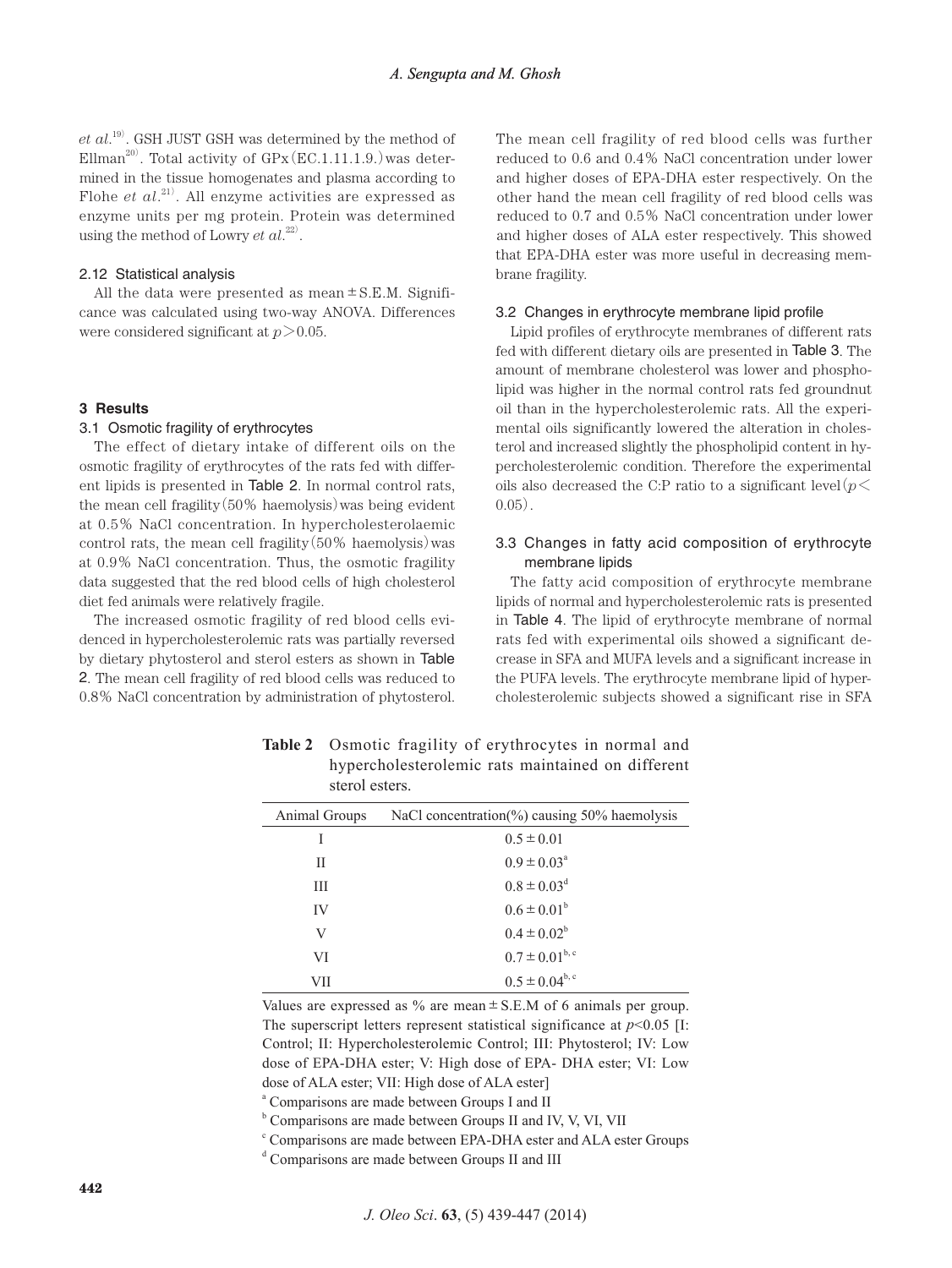| Parameters                |                |                        | Ш                      |  |                                                                                                                                               | VII |
|---------------------------|----------------|------------------------|------------------------|--|-----------------------------------------------------------------------------------------------------------------------------------------------|-----|
| Total Cholesterol $(g/l)$ | $2.2 \pm 0.02$ | $6.1 \pm 0.05^{\circ}$ |                        |  | $5.2 \pm 0.05^{\circ}$ $3.9 \pm 0.04^{\circ}$ $1.9 \pm 0.01^{\circ}$ $4.2 \pm 0.11^{\circ}$ , $2.3 \pm 0.12^{\circ}$ , $4.2 \pm 0.11^{\circ}$ |     |
| Phospholipid $(g/l)$      | $8.5 \pm 0.12$ | 3 2 ± 0 $18^{\circ}$   |                        |  | $3.7 \pm 0.06^e$ $4.9 \pm 0.10^b$ $9.1 \pm 0.01^b$ $4.1 \pm 0.19^{b,c}$ $7.6 \pm 0.09^{b,d}$                                                  |     |
| $C/P$ ratio               | $0.3 \pm 0.01$ | $1.9 \pm 0.03^{\circ}$ | $1.4 \pm 0.06^{\circ}$ |  | $0.8 \pm 0.02^b$ $0.2 \pm 0.07^b$ $1.0 \pm 0.22^{b,c}$ $0.3 \pm 0.09^{b,d}$                                                                   |     |

**Table 3** The effect of dietary sterol esters on lipid profile of erythrocyte membrane of different rats.

Values are expressed as mean±S.E.M of 6 animals per group. The superscript letters represent statistical significance at *p*<0.05 [I: Control; II: Hypercholesterolemic Control; III: Phytosterol; IV: Low dose of EPA-DHA ester; V: High dose of EPA- DHA ester; VI: Low dose of ALA ester; VII: High dose of ALA ester]

<sup>a</sup> Comparisons are made between Groups I and II

<sup>b</sup> Comparisons are made between Groups II and IV, V, VI, VII

<sup>c</sup> Comparisons are made between Groups IV and VI

<sup>d</sup> Comparisons are made between Groups V and VII

<sup>e</sup> Comparisons are made between Groups II and III

|                       |  |  |  |  | <b>Table 4</b> The effect of dietary oils on fatty acid composition of |  |
|-----------------------|--|--|--|--|------------------------------------------------------------------------|--|
| erythrocyte membrane. |  |  |  |  |                                                                        |  |

|                | Fatty Acids $(\% w/w)$  |                              |                         |  |  |  |
|----------------|-------------------------|------------------------------|-------------------------|--|--|--|
| Dietary Groups | <b>SFA</b>              | <b>MUFA</b>                  | <b>PUFA</b>             |  |  |  |
| I              | $37.7 \pm 0.21$         | $30.2 \pm 1.01$              | $32.1 \pm 0.32$         |  |  |  |
| Н              | $53.5 \pm 0.56^{\circ}$ | $24.6 \pm 0.98$ <sup>a</sup> | $21.8 \pm 0.45^{\circ}$ |  |  |  |
| Ш              | $40.6 \pm 0.46^{\circ}$ | $28.6 \pm 0.38^{\circ}$      | $32.8 \pm 0.56^{\circ}$ |  |  |  |
| IV             | $30.9 \pm 0.09^b$       | $20.8 \pm 0.26^{\circ}$      | $45.3 \pm 0.09^b$       |  |  |  |
| V              | $20.5 \pm 0.07^{b,c}$   | $25.2 \pm 1.02^{b,c}$        | $54.3 \pm 0.21^{b,c}$   |  |  |  |
| VI             | $38.9 \pm 0.15^{\circ}$ | $19.6 \pm 0.24^b$            | $41.4 \pm 0.44^b$       |  |  |  |
| VII            | $32.6 \pm 0.22^{b,d}$   | $23.9 \pm 0.97^{b,d}$        | $43.6 \pm 0.12^{b,d}$   |  |  |  |

Values are expressed as mean  $\pm$  S.E.M of 6 animals per group. The superscript letters represent statistical significance at *p*<0.05 [I: Control; II: Hypercholesterolemic Control; III: Phytosterol; IV: Low dose of EPA-DHA ester; V: High dose of EPA- DHA ester; VI: Low dose of ALA ester; VII: High dose of ALA ester]

<sup>a</sup> Comparisons are made between Groups I and II

 $b$  Comparisons are made between Groups II and IV, V, VI, VII

<sup>c</sup> Comparisons are made between Groups IV and VI

<sup>d</sup> Comparisons are made between Groups V and VII

<sup>e</sup> Comparisons are made between Groups II and III

and MUFA levels and a significant lowering of PUFA levels in comparison with the normal subjects. The changes were reversed in case of administration with experimental oils to hypercholesterolemic subjects. The ameliorative effect of sterol esters was much better in comparison to phytosterol alone. The table depicts that the changes were more pronounced in case of EPA-DHA rich sterol ester than ALA rich sterol ester.

# 3.4 Changes in fatty acid composition of erythrocyte membrane phospholipids

The fatty acid compositions of phospholipids of different dietary groups are presented in Table 5. The table depicts that the normal control rats showed 34.4% SFA, 33.06% MUFA and 32.54% PUFA in membrane phospholipids. On the other hand the hypercholesterolemic control rats showed 40.14% SFA, 37.10% MUFA and 22.76% PUFA in their membrane phospholipids. A significant decrease in SFA and MUFA levels and significant increase in PUFA levels was observed by feeding the hypercholesterolemic rats with experimental oils. The increase in PUFA was much more in the rats fed with case of EPA-DHA rich sterol ester than ALA rich sterol ester. The ameliorative effect of sterol esters was much better in comparison to phytosterol alone.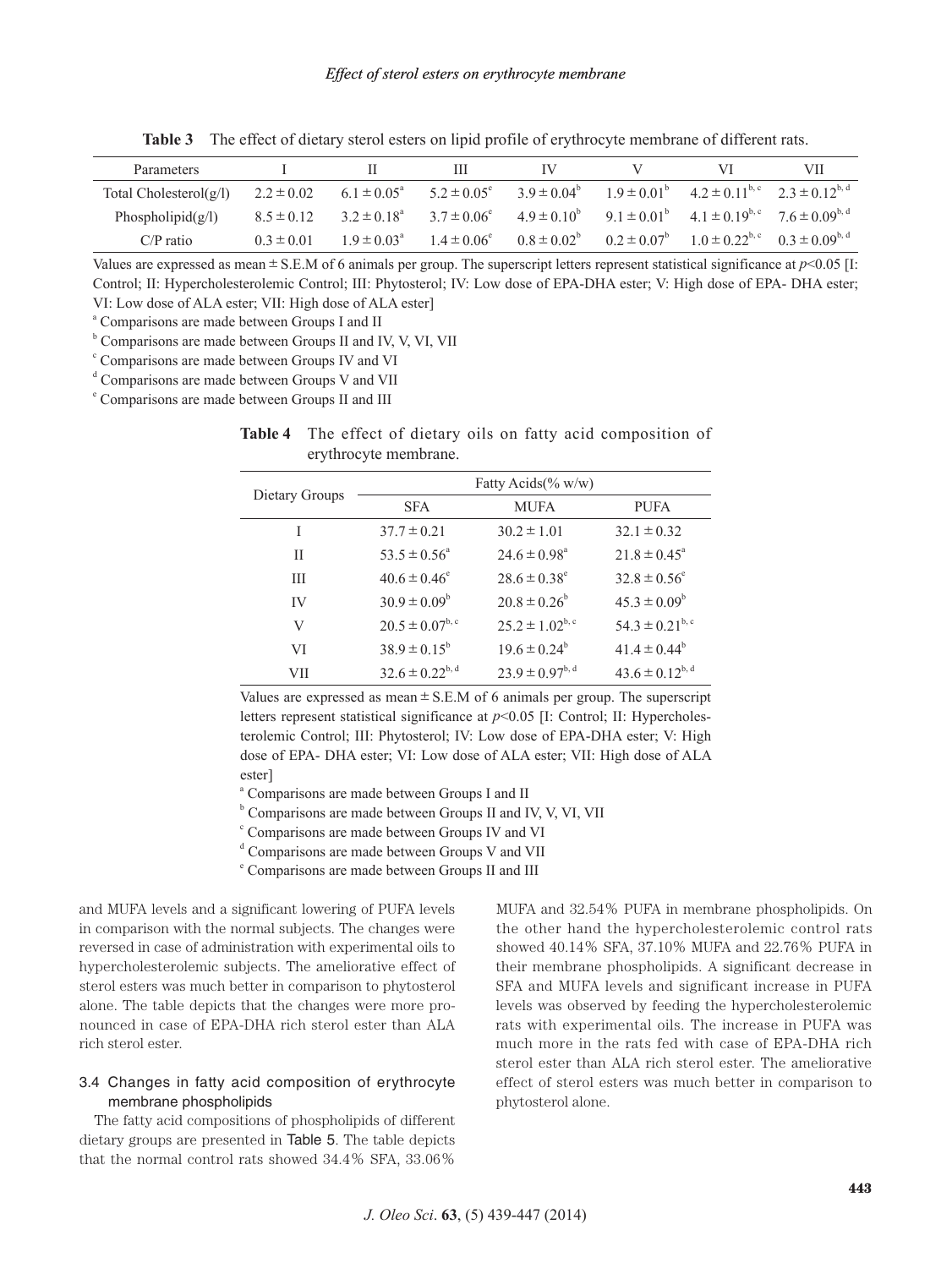|                | Fatty Acids $(\% w/w)$  |                         |                                |  |  |  |
|----------------|-------------------------|-------------------------|--------------------------------|--|--|--|
| Dietary Groups | <b>SFA</b>              | <b>MUFA</b>             | <b>PUFA</b>                    |  |  |  |
| I              | $34.4 \pm 0.54$         | $33.1 \pm 1.34$         | $32.5 \pm 0.45$                |  |  |  |
| Н              | $40.1 \pm 0.76^{\circ}$ | $37.1 \pm 1.00^4$       | $22.7 \pm 0.78^{\circ}$        |  |  |  |
| Ш              | $35.6 \pm 0.23^{\circ}$ | $32.5 \pm 1.06^{\circ}$ | $31.9 \pm 0.52^{\circ}$        |  |  |  |
| IV             | $25.4 \pm 1.09^b$       | $29.8 \pm 1.12^b$       | $44.8 \pm 0.46^{\circ}$        |  |  |  |
| V              | $27.6 \pm 1.22^{b,c}$   | $31.6 \pm 0.89^{b,c}$   | $40.7 \pm 2.34^{\mathrm{b,c}}$ |  |  |  |
| VI             | $37.2 \pm 0.98^{\circ}$ | $35.0 \pm 0.78^{\circ}$ | $27.8 \pm 2.11^b$              |  |  |  |
| VП             | $36.1 \pm 0.12^{b,d}$   | $33.2 \pm 0.67^{b,d}$   | $30.7 \pm 0.99^{b,d}$          |  |  |  |

**Table 5** Effect of dietary oils on fatty acid composition of erythrocyte membrane phospholipids.

Values are expressed as mean  $\pm$  S.E.M of 6 animals per group. The superscript letters represent statistical significance at *p*<0.05 [I: Control; II: Hypercholesterolemic Control; III: Phytosterol; IV: Low dose of EPA-DHA ester; V: High dose of EPA- DHA ester; VI: Low dose of ALA ester; VII: High dose of ALA ester]

<sup>a</sup> Comparisons are made between Groups I and II

<sup>b</sup> Comparisons are made between Groups II and IV, V, VI, VII

<sup>c</sup> Comparisons are made between Groups IV and VI

<sup>d</sup> Comparisons are made between Groups V and VII

<sup>e</sup> Comparisons are made between Groups II and III

# 3.5 Changes in erythrocyte membrane holes as seen by scanning electron microscope

dose.

The holes in hemoglobin-free ghosts generated by osmotic lysis of erythrocytes of normal and hypercholesterolemic rats were characterized. The pore formation in the erythrocyte membrane was confirmed by scanning electron microscopy as shown in Fig. 1. The control rats showed an uneven surface texture of the hole. It can be seen from the figures that the texture of the surface of hypercholesterolemic control rats were more uneven than normal control and the texture was smoothened by administration of different experimental oils. The texture of the surface of the membrane ghost holes of rats treated with EPA-DHA rich sterol esters was smoother in comparison with rats treated with ALA rich sterol ester. The higher dose showed better effects in comparison to lower dose. The effect of sterol ester was better than phytosterol only.

#### 3.6 Antioxidant enzyme activities

The same pattern of effect of the diets was seen on antioxidant enzyme activities in erythrocyte membrane(Table 6). Adding cholesterol to the diet decreased the activities of all enzymes, although the effect was not significant in all cases. However, all enzyme activities were higher in erythrocyte membrane when rats received the phytosterol, sterol esters and groundnut oil plus cholesterol compared with those compared the control groundnut oil plus cholesterol (Table  $6$ ). The highest enzyme activities were always seen in the group receiving ALA rich sterol ester in higher

#### **4 Discussion**

Alterations in membrane fluidity are determined by the amount of cholesterol and cholesterol/phospholipid molar ratio. The fluidity of the erythrocyte membrane is determined by a number of factors among which cholesterol content and fatty acid composition have significant influences 23, 24) . The interactions of these factors seem to affect the physiological properties of the membranes to a varying degree. Cholesterol enrichment in red cells resulting in loss of membrane fluidity has been reported in literature<sup>15)</sup>. Accumulation of cholesterol in erythrocyte membrane may alter the red cell surface area and cause distortion in the shape of red cells. Results indicated that hypercholesterolemic subjects showed an increase in cholesterol and C:P ratio in erythrocyte membrane. In hypercholesterolemic situation, where the cholesterol content of plasma is increased, the concomitantly higher C:P ratio in the blood plasma will have a direct influence on cholesterol transfer from plasma to erythrocytes, resulting in the accumulation of cholesterol in the erythrocyte membrane<sup>25)</sup>. The hypercholesterolemic situation achieved in these animals by maintaining on cholesterol enriched diet also resulted in a significant enrichment of erythrocyte membranes with cholesterol (nearly  $64\%$  more than the control). There was a decrease in the membrane phospholipid concentration in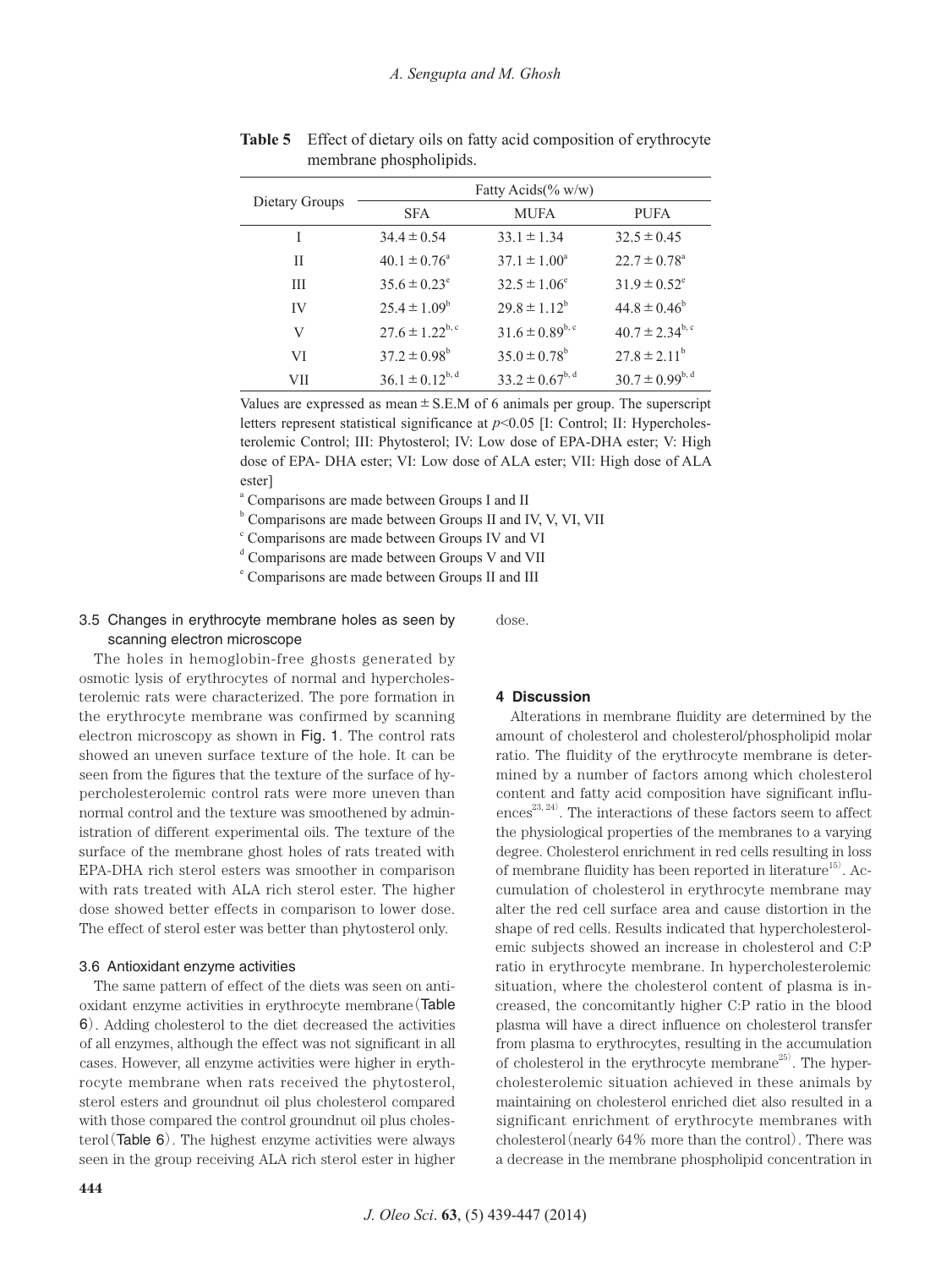

**Fig. 1** Erythrocyte membrane ghost hole of different rats (NC-normal control, HC-hypercholesterolaemic control, PS- hypercholesterolemic fed with phytosterol, ED-L- hypercholesterolemic fed with Eicosapentaenoic aciddocosahexaenoic acid-rich sterol ester low dose, ED-H- hypercholesterolaemic fed with Eicosapentaenoic aciddocosahexaenoic acid rich sterol ester high dose, AL-L- hypercholesterolemic fed with alpha-linolenic acidrich sterol ester low dose, AL-H- hypercholesterolemic fed with alpha-linolenic acid- rich sterol ester high dose).

**Table 6** Changes in antioxidant enzyme activities.

| Parameters |                 |                                               | Ш                                                                                                                  | IV                     | VI                                            | VII                                                         |
|------------|-----------------|-----------------------------------------------|--------------------------------------------------------------------------------------------------------------------|------------------------|-----------------------------------------------|-------------------------------------------------------------|
| <b>CAT</b> | $3.2 \pm 0.02$  |                                               | $1.1 \pm 0.03^{\circ}$ $1.5 \pm 0.06^{\circ}$ $1.9 \pm 0.14^{\circ}$ $2.1 \pm 0.11^{\circ}$ $2.2 \pm 0.01^{\circ}$ |                        |                                               | 3 2 ± 0 02 <sup>b, d</sup>                                  |
| <b>SOD</b> | $16 \pm 012$    | $0.7 \pm 0.01^{\circ}$ $0.8 \pm 0.03^{\circ}$ |                                                                                                                    | $0.8 \pm 0.10$         | $1.0 \pm 0.01^{\circ}$ $0.9 \pm 0.03^{\circ}$ | $1.6 \pm 0.04^{b,d}$                                        |
| <b>GSH</b> | $12.3 \pm 0.01$ |                                               | $5.9 \pm 0.13^a$ $6.3 \pm 0.16^e$                                                                                  | $6.8 \pm 0.12^b$       |                                               | $8.8 \pm 0.12^b$ $9.0 \pm 0.22^{b,c}$ $11.9 \pm 0.29^{b,d}$ |
| GPx        | $0.9 \pm 0.01$  | $0.2 \pm 0.01^a$ $0.3 \pm 0.01$               |                                                                                                                    | $0.3 \pm 0.02^{\circ}$ | $0.4 \pm 0.02^{\circ}$ $0.5 \pm 0.01^{\circ}$ | $0.9 \pm 0.04^{\rm b,d}$                                    |

Values are expressed as mean±S.E.M of 6 animals per group. The superscript letters represent statistical significance at *p*<0.05 [I: Control; II: Hypercholesterolemic Control; III: Phytosterol; IV: Low dose of EPA-DHA ester; V: High dose of EPA- DHA ester; VI: Low dose of ALA ester; VII: High dose of ALA ester]

<sup>a</sup> Comparisons are made between Groups I and II

 $b$  Comparisons are made between Groups II and IV, V, VI, VII

<sup>c</sup> Comparisons are made between Groups IV and VI

<sup>d</sup> Comparisons are made between Groups V and VII

<sup>e</sup> Comparisons are made between Groups II and III

hypercholesterolemia resulting in a significant increase in the C:P ratio. With the administration of sterol esters the cholesterol content decreased and phospholipid content increased in the membrane resulting in a decrease in C:P ratio.

The present data on osmotic fragility have revealed the relatively higher fragility of erythrocytes in hypercholesterolemic rats. Possibly because of the increased C:P ratio, the cells have become more fragile which is a contributory factor towards cell deformity. The ability of the erythrocyte to deform, one of the most important determinants for their survival in the circulation involves several factors including the deformability of the membrane itself, the surface area per volume ratio of the cell, and the internal viscosity $^{26)}$ . In this study, the sterol esters were evidenced to effectively counter the increased mean cell fragility of erythrocytes by lowering the membrane cholesterol and C:P ratio. EPA-DHA rich ester produced better effect against membrane fragility than ALA rich ester. The higher doses of sterol esters produced better effects.

The present study was also designed to examine the levels of erythrocyte antioxidant enzyme activities in hypercholesterolemic and treated groups. Several enzymes have evolved in aerobic cells to overcome the damaging effects of reactive oxygen species  $(ROS)$ . They are significantly used to maintain the redox balance during oxidative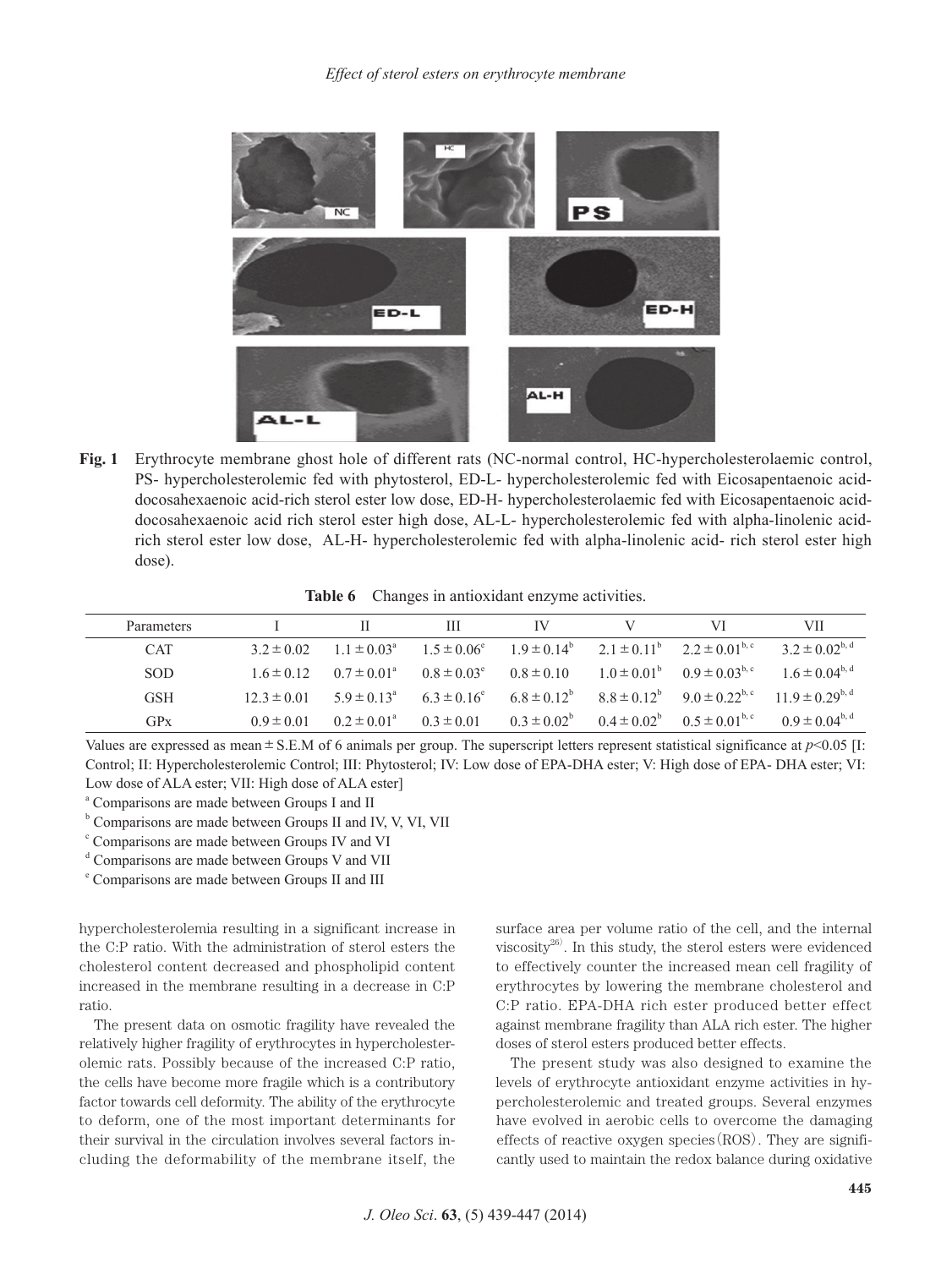stress and are collectively called as endogenous antioxidative enzymes. Superoxide dismutase(SOD), glutathione  $peroxidase(GPx)$ , reduced glutathione  $(GSH)$  and catalase (CAT)are the main endogenous enzymatic defense systems of all aerobic cells 27) . They give protection by directly scavenging superoxide radicals and hydrogen peroxide, converting them to less reactive species 28) . SOD catalyzes the dismutation of superoxide radical  $\langle \cdot \, O_{2} \rangle$  to hydrogen peroxide  $(H_2O_2)$ . Although  $H_2O_2$  is not a radical, it is rapidly converted by fenton reaction into・OH radical which is very reactive. Among various antioxidant mechanisms in the body, SOD is thought to be one of the major enzymes that protect cells from ROS. Glutathione peroxidase  $(GPx)$ neutralizes hydrogen peroxide by taking hydrogens from two GSH molecules resulting in two  $H_2O$  and one GSSG. The enzyme glutathione reductase then regenerates GSH from GSSG with NADPH as a source of hydrogen. Another important part of the enzymatic defense system is catalase. CAT is one of the most active catalysts produced by nature. CAT is largely, but not exclusively, localized in peroxisomes, wherein many  $H_2O_2$  producing enzymes reside. Thus CAT, which exhibits a high Km for  $H_2O_2$ , can act upon  $H<sub>2</sub>O<sub>2</sub>$  produced before it diffuses to other parts of the cell. CAT is a tetrameric heme containing enzyme that is found in all aerobic organisms. Because of its wide distribution, evolutionary conservation and capacity to rapidly degrade hydrogen peroxide, it has been proposed that CAT plays an important role in systems which have evolved to allow organisms to live in aerobic environments. Therefore activity of CAT is one of the important biomarker of oxidative stress. Results showed that antioxidant enzyme activities were lowest in hypercholesterolemia due to excessive production of ROS. Sterol esters increased the enzyme activities thus lowering the oxidative stress induced by hypercholesterolemia. ALA rich sterol ester in higher dose produces the highest effect against hypercholesterolemia.

## **5 Conclusion**

In conclusion, rat erythrocytes appear to be deformed and become more fragile in cholesterol-rich blood. This deformity and fragility were partially reversed by sterol and esters by virtue of their ability to lower the extent of hypercholesterolemia. High dose EPA-DHA rich sterol ester produced the best results.

## **Acknowledgements**

Financial support obtained from University of Calcutta (through UPE projects)is gratefully acknowledged by the authors. Authors are sincerely thankful to Dr. S. Ghosh, Dept. of Chemical Technology for his help and encouragement.

## **Reference**

- 1)Glass, C. K.; Witztum, J. L. Atherosclerosis: the road ahead. *Cell* 104, 503-516(2001).
- 2) Prasad, K.; Kalra, J.; Lee P. Oxygen free radicals as a mechanism of hypercholesterolemic atherosclerosis: effects of Probucol. *Int. J. Angiol.* 6, 157-166(1994).
- 3)Esterbauer H., Gebicki J, Puhl H, Jurgens G. The role of lipid peroxidation and antioxidants in oxidative modifications of LDL. *Free Radic. Biol. Med.* 13, 341- 390(1992).
- 4) Simon, E.; Paul, J. L.; Atger, V.; Simon, A.; Moatti, N. Erythrocyte antioxidant status in asymptomatic hypercholesterolemic mem. *Atherosclerosis* 138, 375- 381(1998).
- 5) Marubayashi, S.; Dohi, K.; Ochi, K.; Kawasaki, T. Role of free radicals in ischemic rat liver cell injury: prevention of damage by alpha-tocopherol administration. *Surgery* 99, 184-91(1985).
- 6) Kurata, M.; Suzuki, M.; Agar, N. S. Antioxidant systems and erythrocyte lifespan in mammals. *Comp. Biochem. Phys. B* 106, 477-487(1993).
- 7) Sengupta, S.; Ghosh, M. Effects of short-term ingestion of different sitosterol esters on plasma lipids, faecal steroids, fats and proteins in rats. *J. Ind. Chem. Soc.* 89, 101-106(2012).
- 8) Sengupta, A.; Pal, M.; SilRoy, S.; Ghosh, M. Comparitive study of sterol ester synthesis using Thermomyces lanuginosus lipase in stirred tank and packed bed bioreactors. *J. Am. Oil Chem. Soc.* 87, 1019-1025  $(2010)$ .
- 9) Dacie, J. V.; Lewis, S. M. In: Practical Haematology.  $5<sup>th</sup>$ edn. Gurne & Shatton Inc., New York, pp 202-208  $(1975)$
- 10) Fairbanks, G.; Steck, T. L.; Wallach, D. F. H. Electrophoretic analysis of the major polypeptides of the human erythrocyte membrane. *Biochemistry* 10, 2606-  $2616(1971)$ .
- 11)Folch, J.; Ascoli, I.; Lees, M.; Meath, J. A.; LeBaron, N. Preparation of lipid extracts from brain tissue. *J. Biol. Chem.* 191, 833-841(1951).
- 12) Allain, C. C.; Poon, L. S.; Chan, C. S. G.; Richmond, W.; Fu, P. C. Enzymatic Determination of Total Serum Cholesterol. *Clin. Chem.* 20, 470-475(1974).
- 13) Chen, P. S.; Toribara, T. Y.; Warner, H. Microdetermination of phosphorus. *Analytical Chem.* 28, 1756-1758  $(1956)$ .
- 14) Firestone, D.; Walker, R. C. Official Methods and Recommended Practices of the American Oil Chemists' Society. *Am. Oil Chem. Soc*. Ce-374(1987).
- 15) Copper, R. A. Abnormalities of cell membrane fluidity